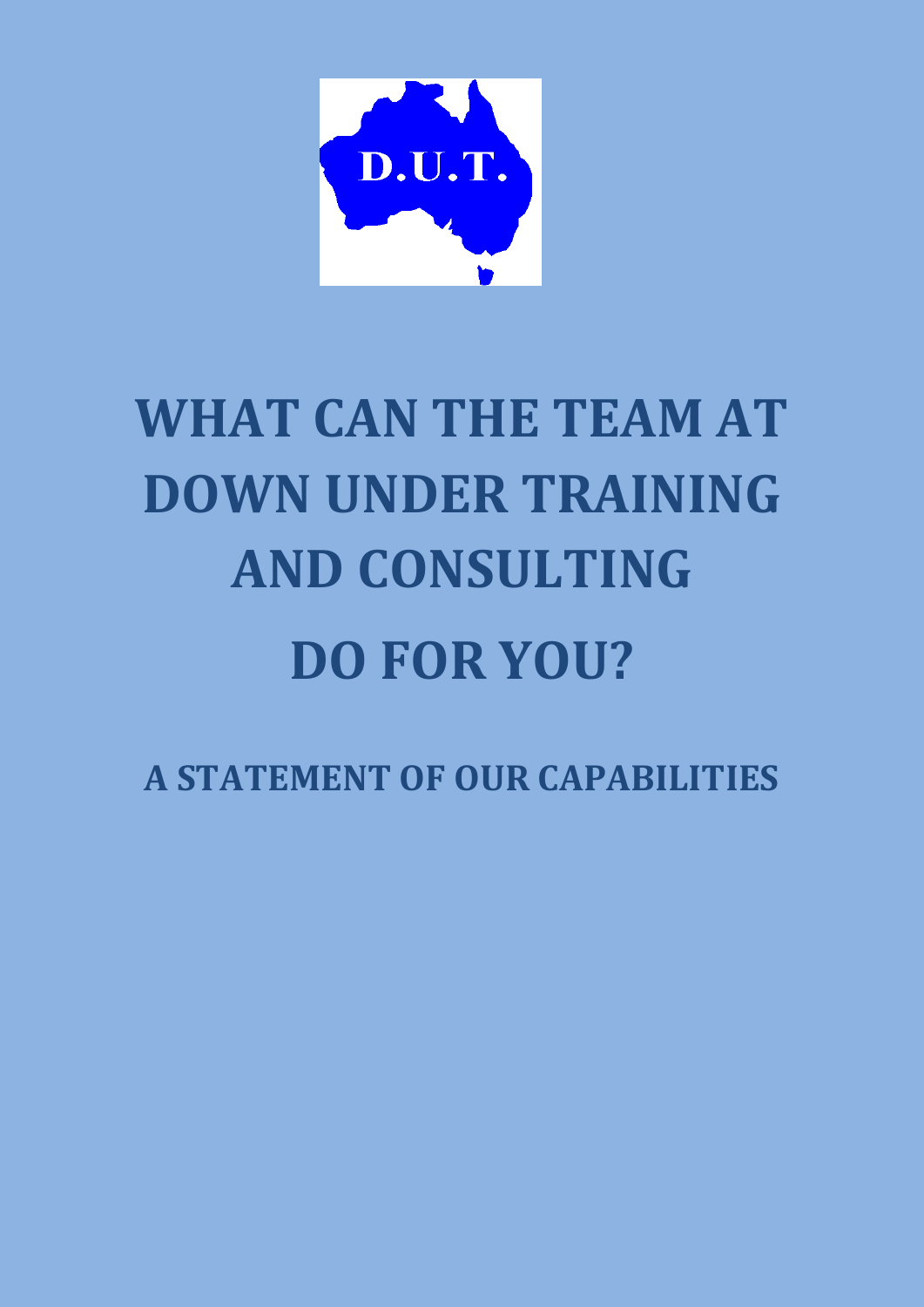### **Down Under Training's History**

Down Under Training and Consulting (DUT) was established in 1998 out of the need for a training provider that took into account the individual needs of its students and who modified their training / assessment strategies to suit those needs.

We place the upmost importance on meeting client expectations through the delivery of quality training and safety solutions on time and on budget throughout Industry, thus securing our reputation by maintaining a dedication to our clients and their individual needs. We pride ourselves on the quality of training our graduates receive. Industry acceptance of our quality training has been reflected by repeat business from those employers and companies.

DUT has a quality assurance system in place, which recognises all aspects of operation of a business from policy and procedures to dealing with issues as they arise in a professional manner.

Our aim is to be a trusted advisor to our clients and our industry; we are passionate about building long term partnerships that will provide mutual benefit into the future.

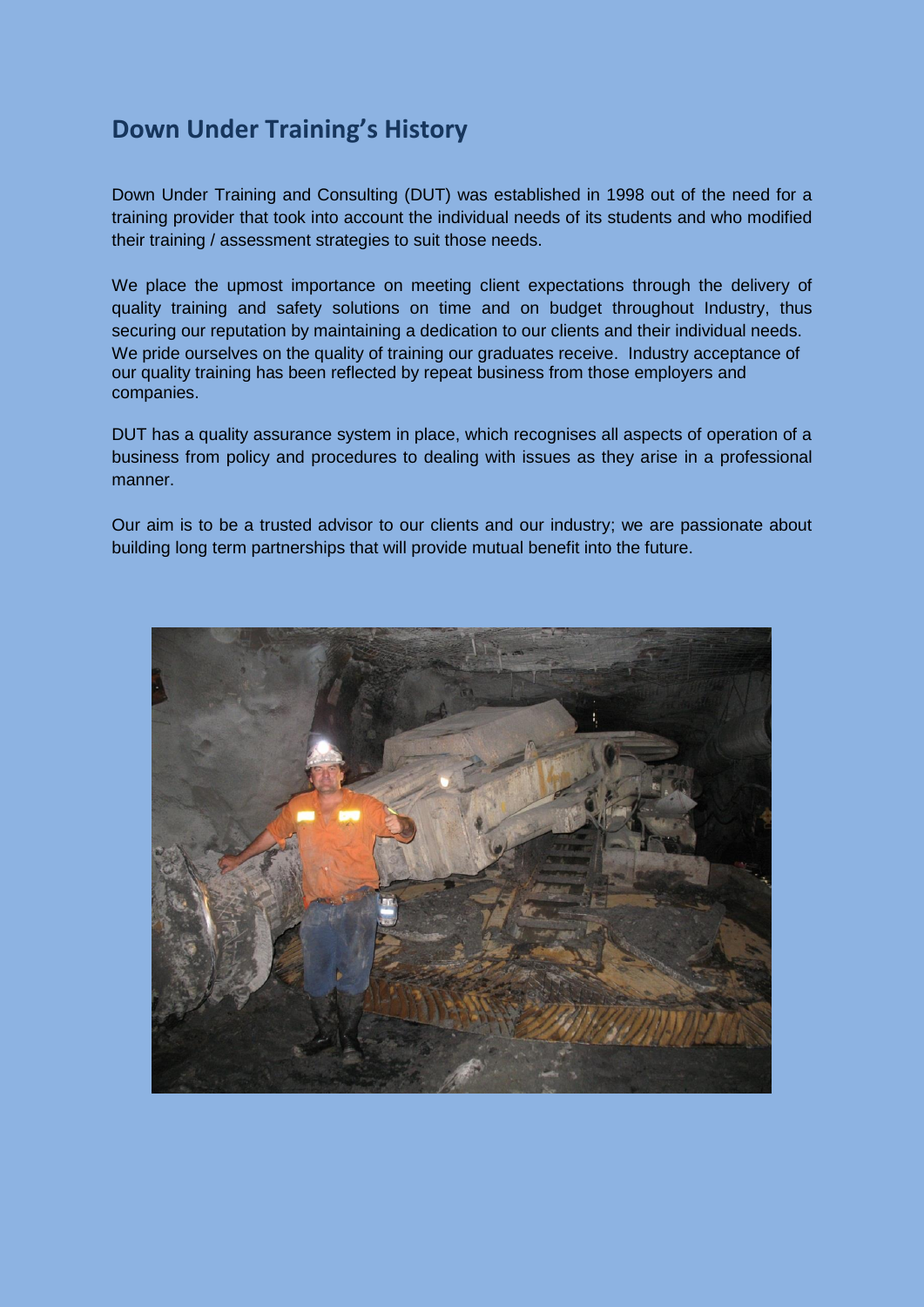## **Down Under Training – Operating Paradigm**

Down Under Training is a Registered Training Organisation (RTO) dedicated to the delivery of Nationally accredited and non-accredited industry training programs throughout Queensland.

Our resources industry training complies with the Resources and Infrastructure Training Package. Training and assessment materials are reviewed and validated regularly to ensure the standards required by the Australian Skills Quality Association (ASQA) are met.

All training is outcome-based, focused on achieving measurable changes in the workplace. Down Under Training's structure and practices are designed to ensure Training Product relevance, standards and consistency; and delivery excellence. This is achieved through industry liaison, providing a credible point of reference for industry stakeholders to discuss current and future training needs.



#### **Down Under Training's Credentials**

Our team consists of industry experienced personnel who are well versed in responding to mining and industrial safety and training needs.

- We have eight resource industry Trainer/Assessors (and a broad database of subcontract trainers)
- We only engage qualified trainers and assessors who have extensive knowledge of the resource industry and continually maintain their competencies and professional development.
- Our staff are active members of various resource industry related Associations and committees, this ensures the latest market trends and Legislative requirements in our training solutions.
- We are flexible in our training approach and understand the differing styles abilities and needs of trainees. We enable trainees to prove their abilities in a supportive learning environment providing mentoring services to both learners and their supervisors.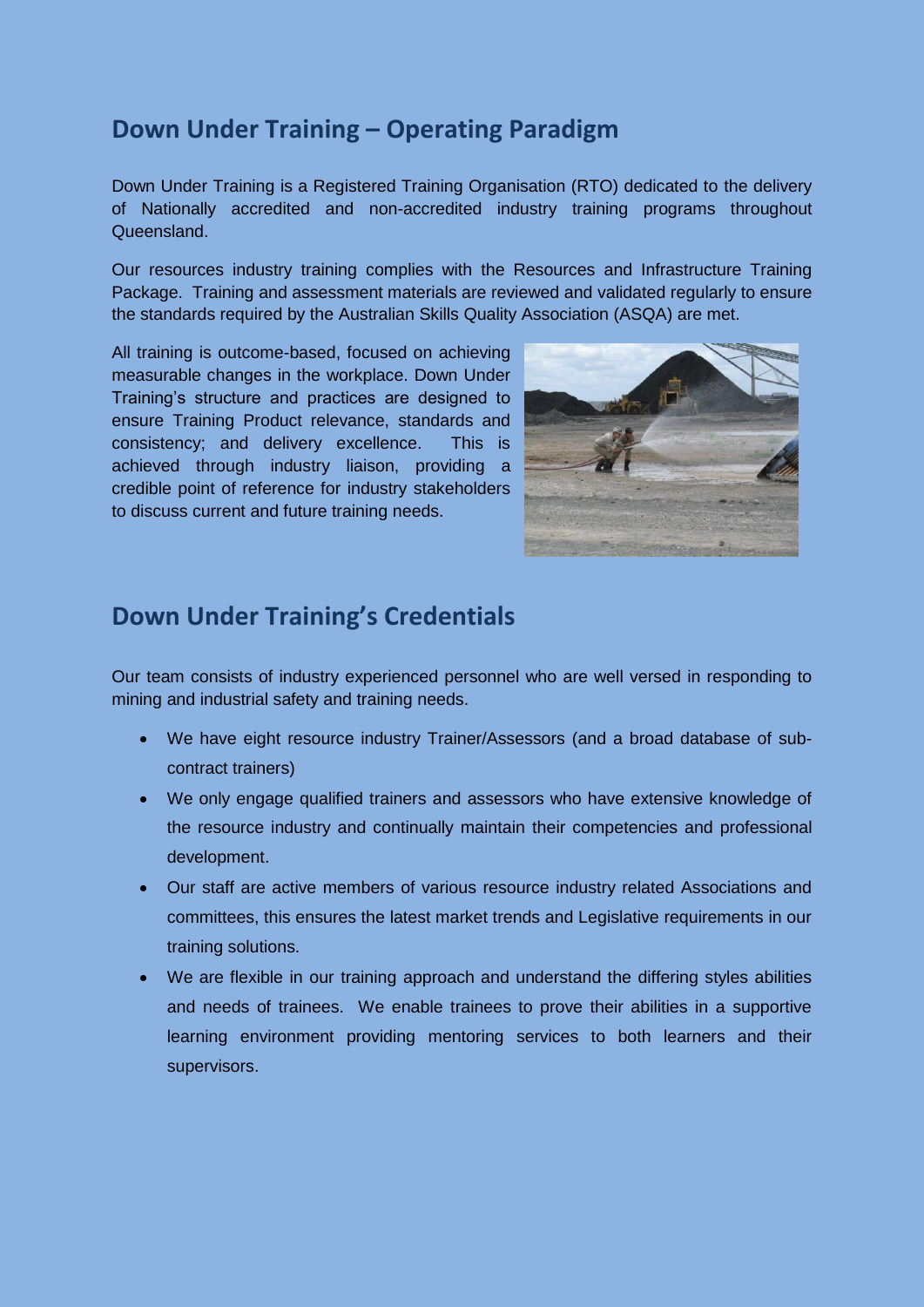# **Our Competitive Advantage**

Down Under Training offers…

 $\checkmark$  Quality training Focus

We have a commitment to providing a quality service and a focus on continuous improvement. We value feedback from participants, staff, and employers to enable us to incorporate change in our future programs.

 $\checkmark$  Quality experienced staff

Years of experience and maintenance of continual personal development to ensure that we are able to keep up with not only continual industry changes but the changing needs of our clientele and their workforce

- $\triangleright$  Trainers know the industry
- $\triangleright$  Highly qualified and passionate about what they do
- $\triangleright$  Up to date skills and knowledge- PD and industry experience regularly engaged
- $\triangleright$  The communication skills necessary for engaging learners within the industry
- $\checkmark$  Quality customised training programs

Programs are learner and site focused

- $\triangleright$  Addressing the dimensions of competence required for learners to develop proficiency in required learning areas
- $\triangleright$  Needs focussed- support recognised and built in to our standardised programs as required on an individual needs basis
- $\triangleright$  Programs are customised to the needs of the site and delivered utilising relative information and site resources
- $\triangleright$  Key adult learning principles are addressed from the beginning to engage learners in a participatory approach to learning
	- WIIFM
	- **Motivation**
	- **Backgrounds and previous experience/attitudes**
	- **Responsibility and self-direction**
	- **validation of concepts**
- $\checkmark$  United approach

DUT is able to assist with the development and change of onsite culture by assisting with the cultivation and empowerment of site personnel e.g. Trainer/assessors and Supervisors through the following training programs

- $\triangleright$  Mentoring
- $\triangleright$  Communications
- $\triangleright$  Supervisor courses
- $\triangleright$  Adult LLN courses
- $\triangleright$  Auditing and program development/validation services
- $\checkmark$  Administrative support available
	- $\triangleright$  Data entry services
	- $\triangleright$  Competency maintenance
	- $\triangleright$  TNA services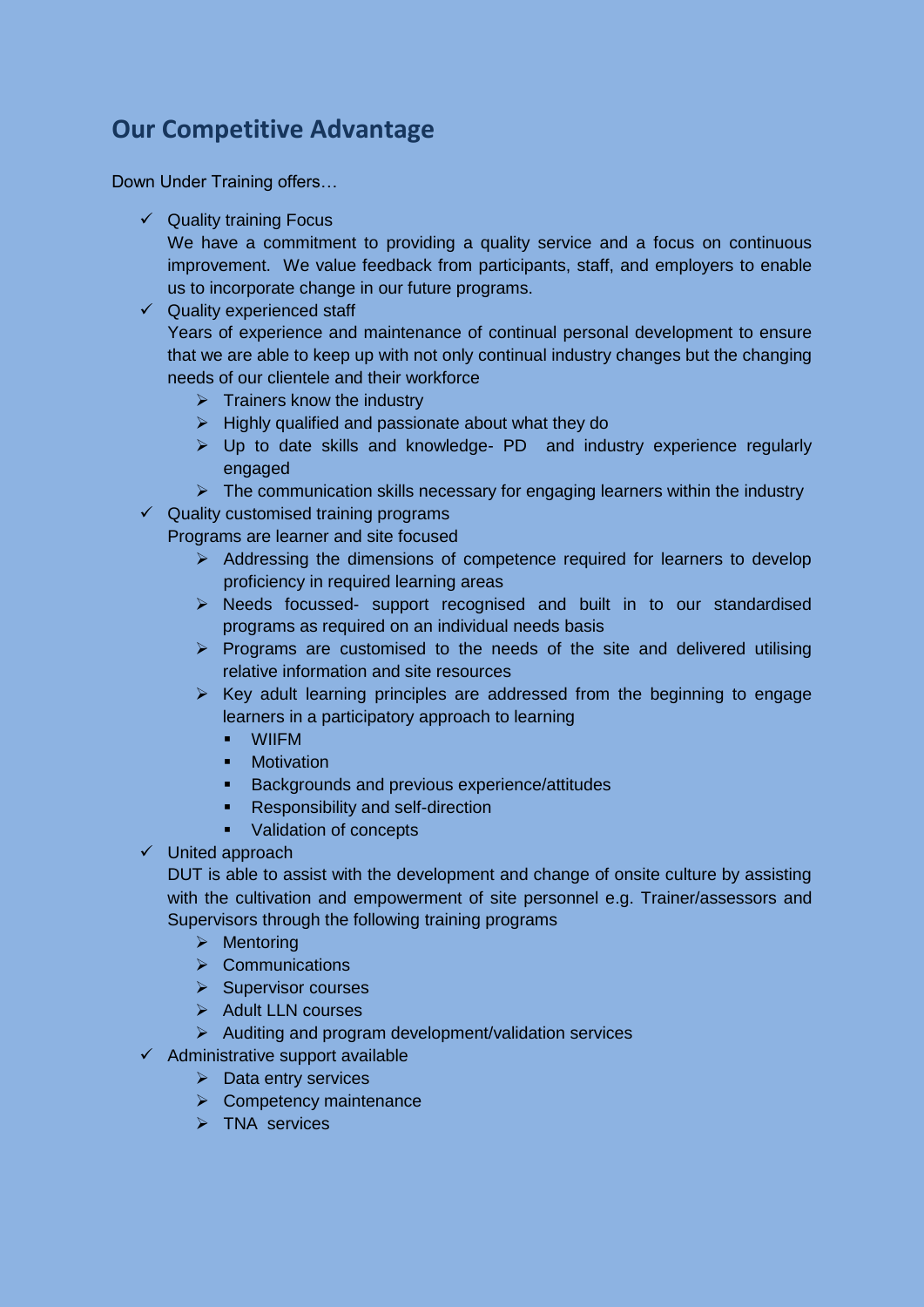# **RTO Report**



#### **30820 - Down Under Training and Consulting Pty Ltd**

| Code            | <b>Title</b>                                                         | <b>Extent</b>      | <b>NSW</b> | <b>VIC</b> | QLD SA               | <b>WA</b> | <b>TAS</b> | <b>NT</b> | <b>ACT</b> |
|-----------------|----------------------------------------------------------------------|--------------------|------------|------------|----------------------|-----------|------------|-----------|------------|
| <b>BSB41412</b> | Certificate IV in Work Health and Safety                             | Deliver and assess |            |            | ☑                    |           |            |           |            |
| CPC10111        | Certificate I in Construction                                        | Deliver and assess |            |            | ☑                    |           |            |           |            |
| FPI20111        | Certificate II in Forest Growing and<br>Management                   | Deliver and assess |            |            | ☑                    |           |            |           |            |
| FPI30111        | Certificate III in Forest Growing and<br>Management                  | Deliver and assess |            |            | ☑                    |           |            |           |            |
| <b>HLT21112</b> | Certificate II in Emergency Medical<br><b>Service First Response</b> | Deliver and assess |            |            | ☑                    |           |            |           |            |
| RII10109        | Certificate I in Resources and<br><b>Infrastructure Operations</b>   | Deliver and assess |            |            | ☑                    |           |            |           |            |
| RII20209        | <b>Certificate II in Surface Extraction</b><br>Operations            | Deliver and assess | ☑          | ☑          | $\boxed{\text{V}}$   | ☑         |            | ☑         |            |
| RII20309        | Certificate II in Underground Coal Mining                            | Deliver and assess | ☑          | ☑          | $\boxed{\text{V}}$   | ☑         |            | ☑         |            |
| <b>RII20509</b> | Certificate II in Resource Processing                                | Deliver and assess | ☑          | ☑          | $\boxed{\text{V}}$   | ☑         |            | ☑         |            |
| RII30112        | <b>Certificate III in Surface Extraction</b><br>Operations           | Deliver and assess | ☑          | ☑          | ☑                    | ☑         |            | ☑         |            |
| RII30212        | Certificate III in Underground Coal<br>Operations                    | Deliver and assess | ☑          | ☑          | ☑                    | ☑         |            | ☑         |            |
| RII30411        | <b>Certificate III in Resource Processing</b>                        | Deliver and assess | ☑          | ☑          | $\boxed{\text{V}}$   | ☑         |            | ☑         |            |
| RII30709        | Certificate III in Mine Emergency<br>Response and Rescue             | Deliver and assess |            |            | ☑                    |           |            |           |            |
| RII40212        | Certificate IV in Surface Coal Mining<br>(Open Cut Examiner)         | Deliver and assess |            |            | $\boxed{\mathbf{N}}$ |           |            |           |            |
| RII40412        | Certificate IV in Underground Coal<br>Operations                     | Deliver and assess |            |            | $\boxed{\mathbf{N}}$ |           |            |           |            |
| RII50109        | Diploma of Surface Operations                                        | Deliver and assess |            |            | $\boxed{\mathbf{N}}$ |           |            |           |            |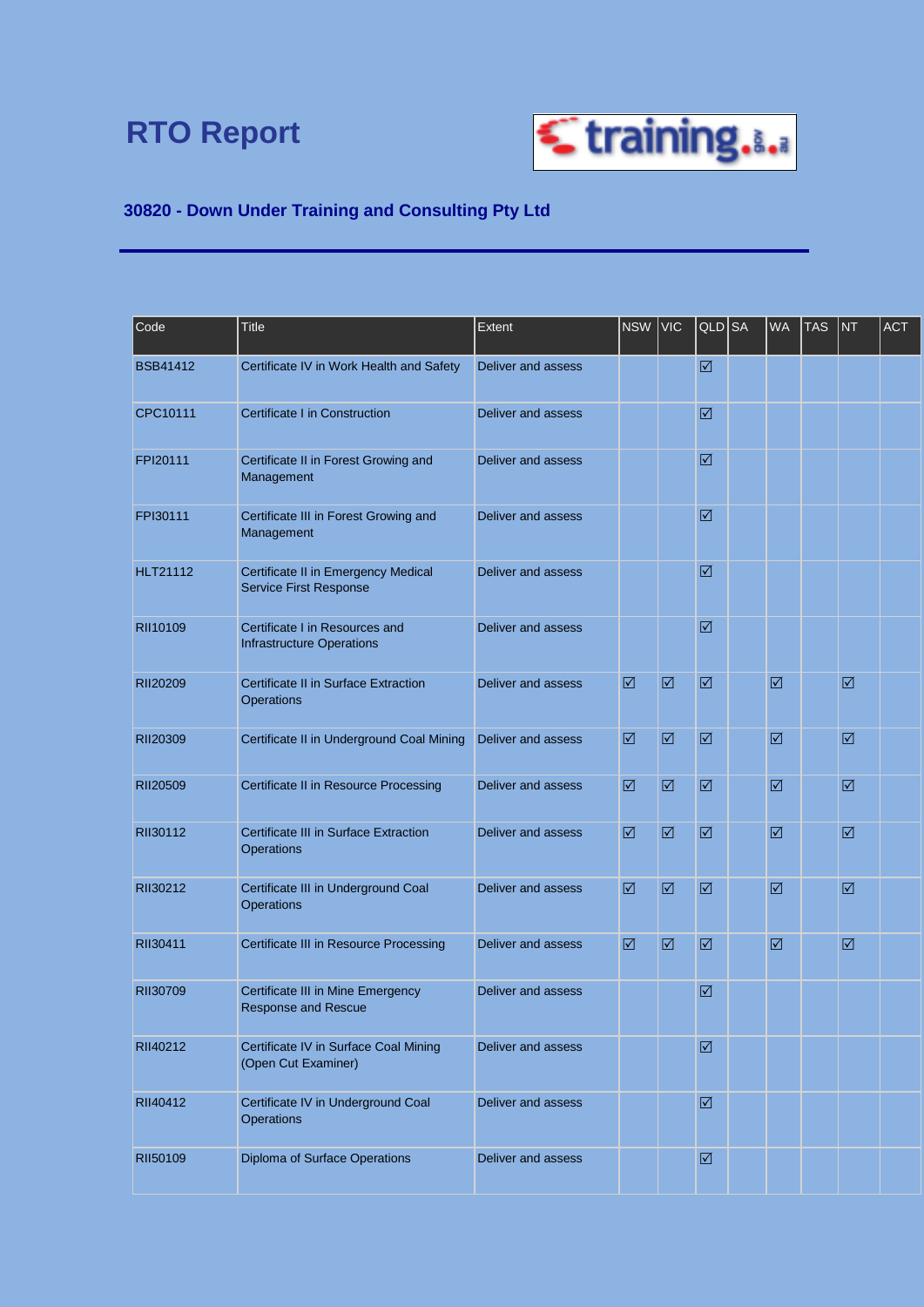| <b>TAE40110</b> | Certificate IV in Training and Assessment Deliver and assess |  | ١V |  |  |  |
|-----------------|--------------------------------------------------------------|--|----|--|--|--|
|                 |                                                              |  |    |  |  |  |

#### **Units of competency**

| Code             | <b>Title</b>                                                                                   | <b>Extent</b> | <b>NSW</b>                  | <b>VIC</b> | QLD SA             | <b>WA</b> | <b>TAS</b> | <b>NT</b> | <b>ACT</b> |
|------------------|------------------------------------------------------------------------------------------------|---------------|-----------------------------|------------|--------------------|-----------|------------|-----------|------------|
|                  | CPCCOHS1001A Work safely in the construction industry Granted                                  |               | ☑                           |            | ☑                  |           |            | ☑         |            |
| FPICOT2237A      | <b>Maintain chainsaws</b>                                                                      | Granted       |                             |            | ☑                  |           |            |           |            |
| FPICOT2239A      | Trim and cut felled trees                                                                      | Granted       |                             |            | $\boxed{\text{M}}$ |           |            |           |            |
| HLTCPR211A       | <b>Perform CPR</b>                                                                             | Granted       |                             |            | ☑                  |           |            |           |            |
| RIIDES301        | Inspect, test and maintain diesel<br>engine systems and their ancillary<br>systems             | Granted       | ☑                           |            | ☑                  |           |            |           |            |
| RIIDES302        | Inspect, test and maintain joints on<br>diesel engine systems                                  | Granted       | $\boxed{\textstyle\diagup}$ |            | $\boxed{\text{M}}$ |           |            |           |            |
| RIIDES303        | Inspect, test and maintain cooling<br>systems on diesel engine systems                         | Granted       | ☑                           |            | ☑                  |           |            |           |            |
| RIIDES304        | Inspect, test and maintain inlet systems Granted<br>on diesel engine systems                   |               | ☑                           |            | ☑                  |           |            |           |            |
| RIIDES305        | Inspect, test and maintain exhaust<br>systems on diesel engine systems                         | Granted       | $\boxed{\textstyle\diagup}$ |            | ☑                  |           |            |           |            |
| RIIDES306        | Inspect, test and maintain safety<br>shutdown systems on diesel engine<br>systems              | Granted       | ☑                           |            | ☑                  |           |            |           |            |
| RIIDES307        | Test, determine the cause and rectify<br>excessive emission levels on diesel<br>engine systems | Granted       | $\boxed{\textstyle\diagup}$ |            | $\boxed{\text{V}}$ |           |            |           |            |
| <b>TLIF2080C</b> | Safely access the rail corridor                                                                | Granted       |                             |            | ☑                  |           |            |           |            |
| TLILIC2005A      | Licence to operate a boom-type<br>elevating work platform (boom length<br>11 metres or more)   | Granted       |                             |            | ☑                  |           |            |           |            |

#### **Accredited courses**

| <b>I</b> Code | <b>Title</b>                                                                 | <b>Extent</b> | INSW | <b>IVIC</b> | <b>IQLDISA</b>  |  | IWA ITAS INT' | <b>IACT</b> |
|---------------|------------------------------------------------------------------------------|---------------|------|-------------|-----------------|--|---------------|-------------|
| 30989QLD      | Course in Firearms Safety (approved<br>for firearms licensing in Queensland) | Granted       |      |             | $\triangledown$ |  |               |             |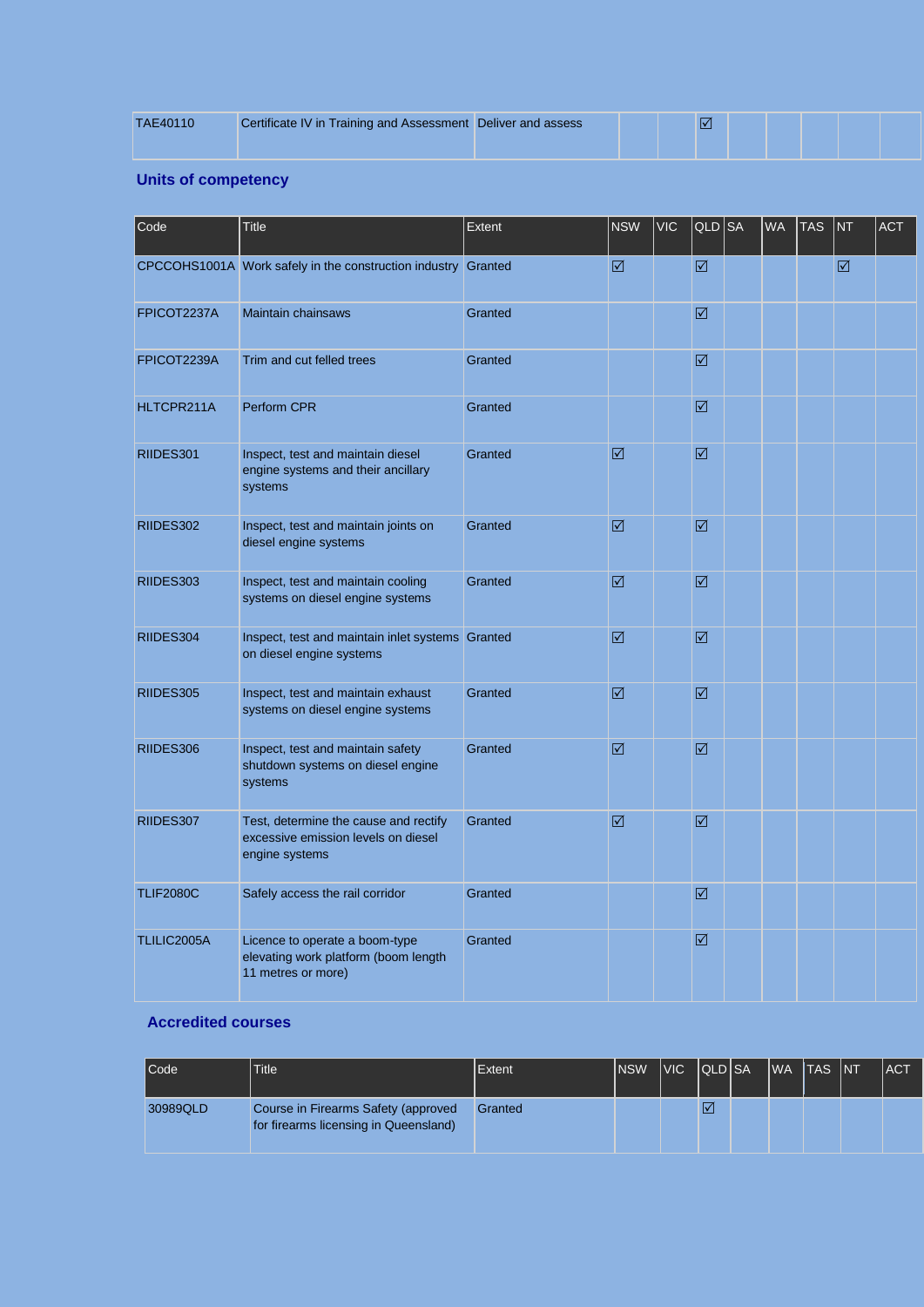#### **Our Facilities**

Strategically located in Mackay, in the industrial hub of Paget, Down Under Training's corporate office is equipped to facilitate client meetings, group and individual training –public and company specific.



#### **Our Details**

| <b>COMPANY NAME</b>         | Down Under Training & Consulting Pty Ltd                                                                              |
|-----------------------------|-----------------------------------------------------------------------------------------------------------------------|
| <b>TRADING NAME</b>         | <b>Down Under Training</b>                                                                                            |
| <b>ABN</b>                  | 86 099 302 539                                                                                                        |
| <b>ACN</b>                  | 099 302 539                                                                                                           |
| <b>YEAR ESTABLISHED</b>     | 1998                                                                                                                  |
| <b>WEBSITE</b>              | www.downundertraining.com.au                                                                                          |
| PRIMARY CONTACT             | <b>Tracey Woods</b><br><b>Managing Director</b><br>traceywoods@downundertraining.com.au<br>07 4998 5353<br>0407696929 |
| <b>HEAD OFFICE LOCATION</b> | <b>MACKAY</b>                                                                                                         |
| <b>POSTAL ADDRESS</b>       | P O Box 1982<br>MACKAY QLD 4740                                                                                       |
| <b>STREET ADDRESS</b>       | 12/16 Transport Avenue<br>Paget, Mackay Qld 4740                                                                      |
| <b>PHONE</b>                | 07 4998 5353                                                                                                          |
| <b>EMAIL</b>                | bookings@downundertraining.com.au                                                                                     |